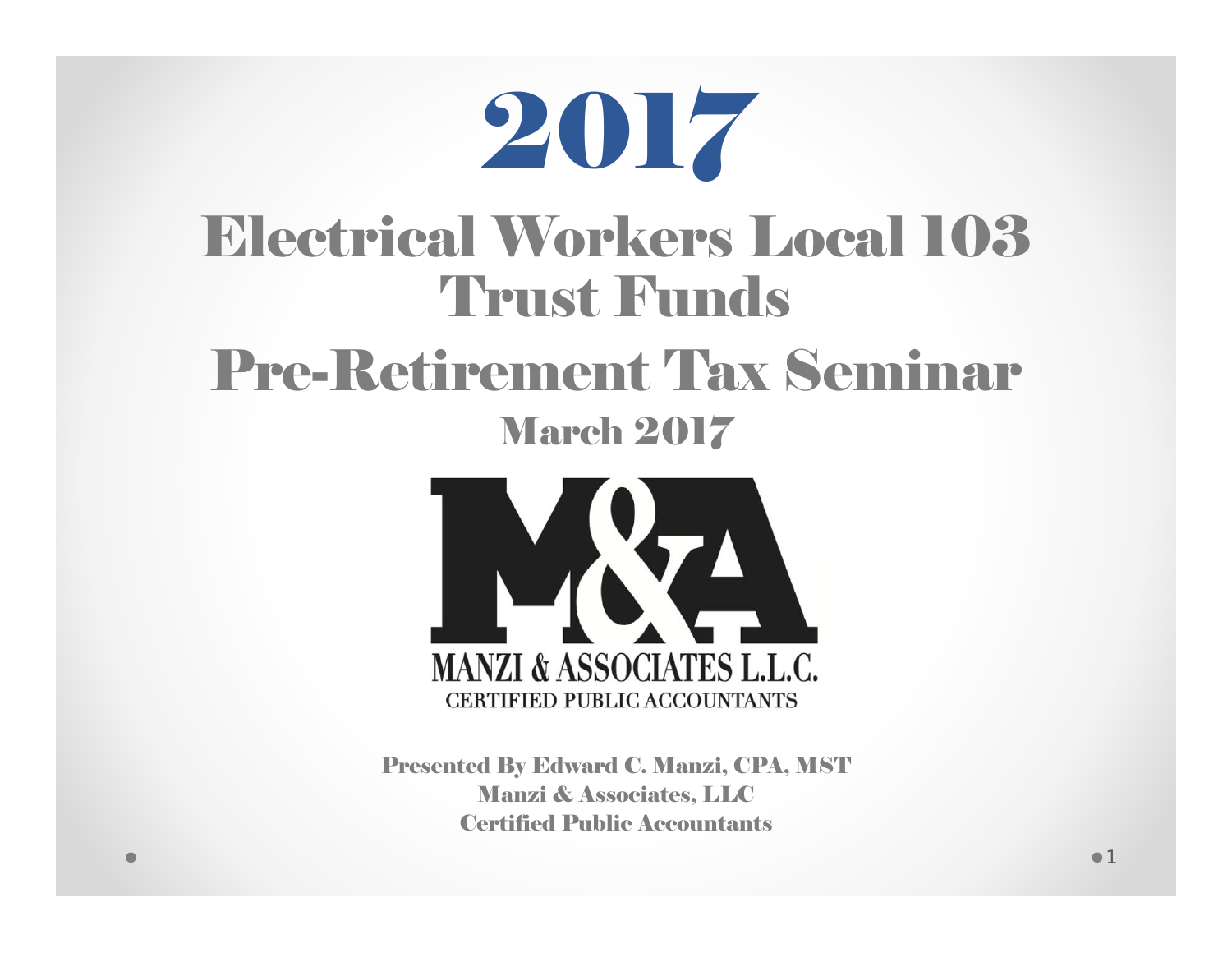### What We Will Review Today

•

#### •**• General Overview**

- oAvoid these Common Tax Mistakes
- oTaxable income – What is it?
- oTax Scams

#### •**• Important Tax Considerations •**

- o Facts you should know about Capital Gains and Losses
- o Top Eight Tax Tips about Deducting Charitable Contributions

#### •**Retirement Income (Sources)**

- oSocial Security Benefits
- oRollovers
- oRMDs
- o Key points to know about Early Retirement **Distributions**

#### •**MA State Taxes**

- oMA Tax rates
- oIRA's (fully taxable?)
- oCircuit breaker Tax credit

#### **Retirement Planning**

- o**Gifting**
- oBasic steps in estate planning
- oLeaving personal property
- oBasis of inherited property
- **Questions from you not covered here**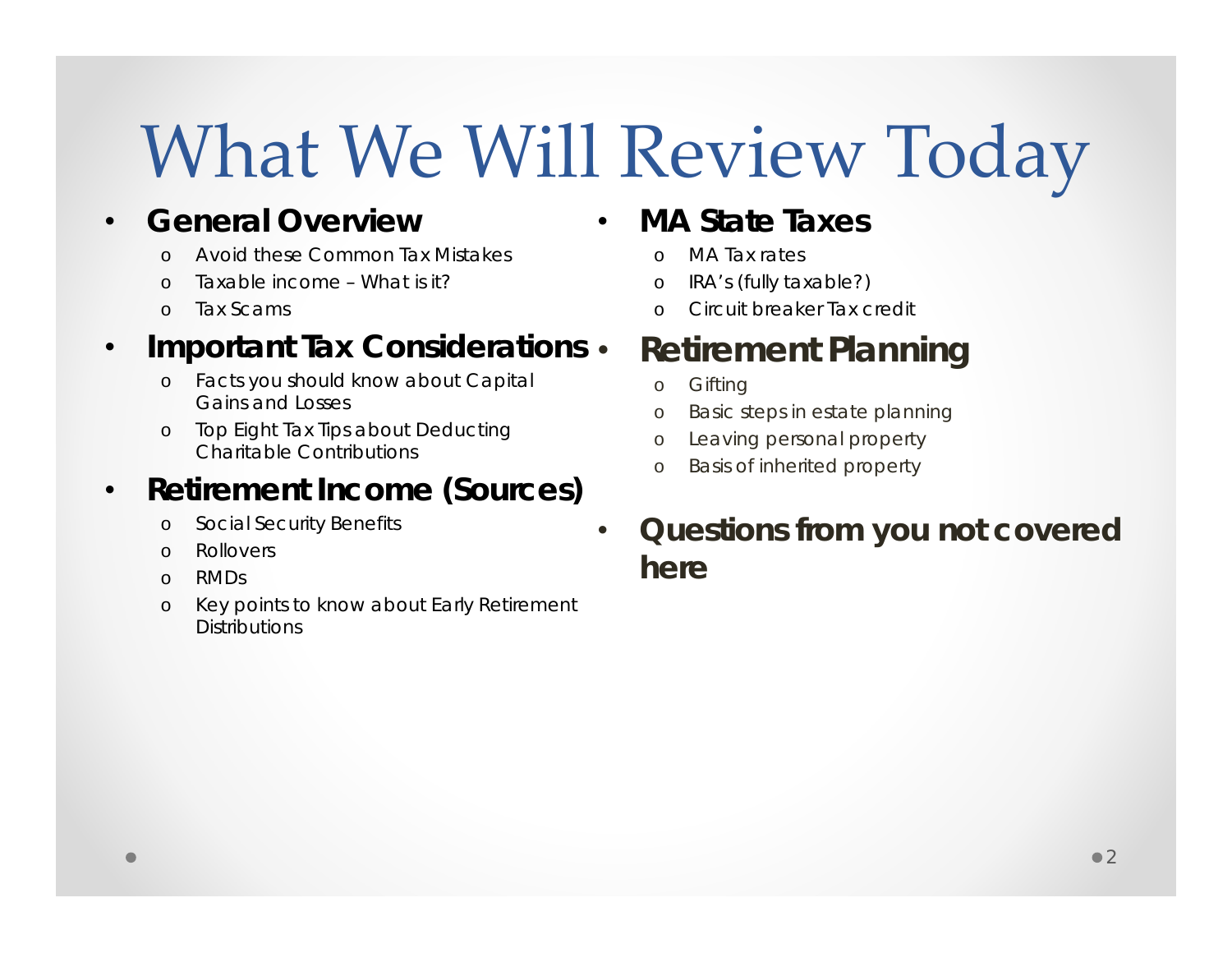## Avoid These Common Tax Mistakes!

- Wrong or missing Social Security Numbers
- Wrong Names
- Filing Status
- Math Mistakes
- Errors in figuring credits or deductions
- Wrong bank account numbers
- Forms not signed
- Electronic filing PIN errors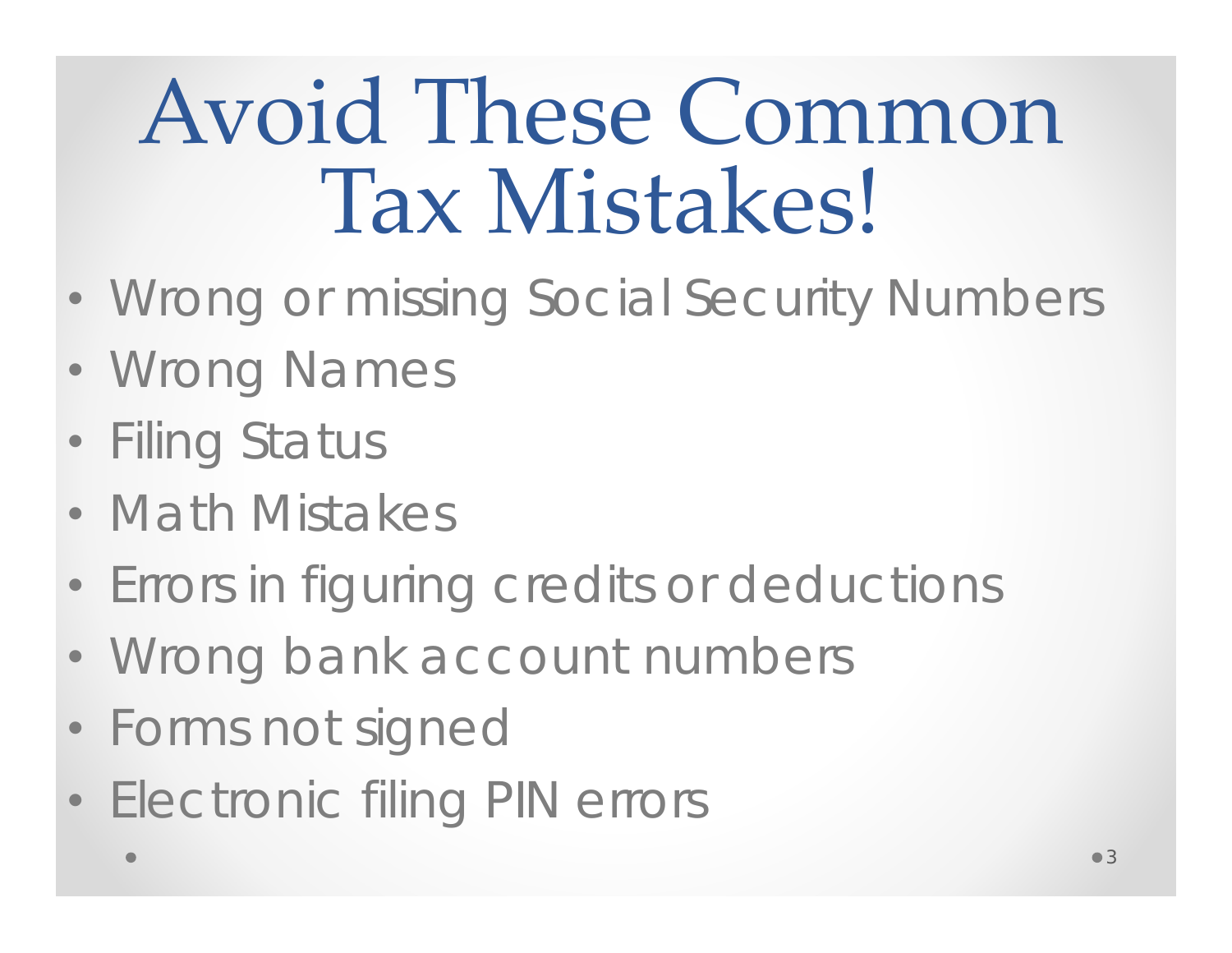#### Taxable Income – What is it?

#### All income is taxable unless the law excludes it

#### Taxable income does NOT include:

- Adoption expense reimbursements
- Child support payments (alimony is taxable and deductible)
- Gifts, bequests, and inheritances (we get a significant amount of questions about this)
- Workers' compensation benefits (some exceptions apply)
- Meals and lodging for the convenience of the employer
- Compulsory damages awarded for physical injury or sickness
- Welfare benefits
- Cash rebates from a dealer or manufacturer

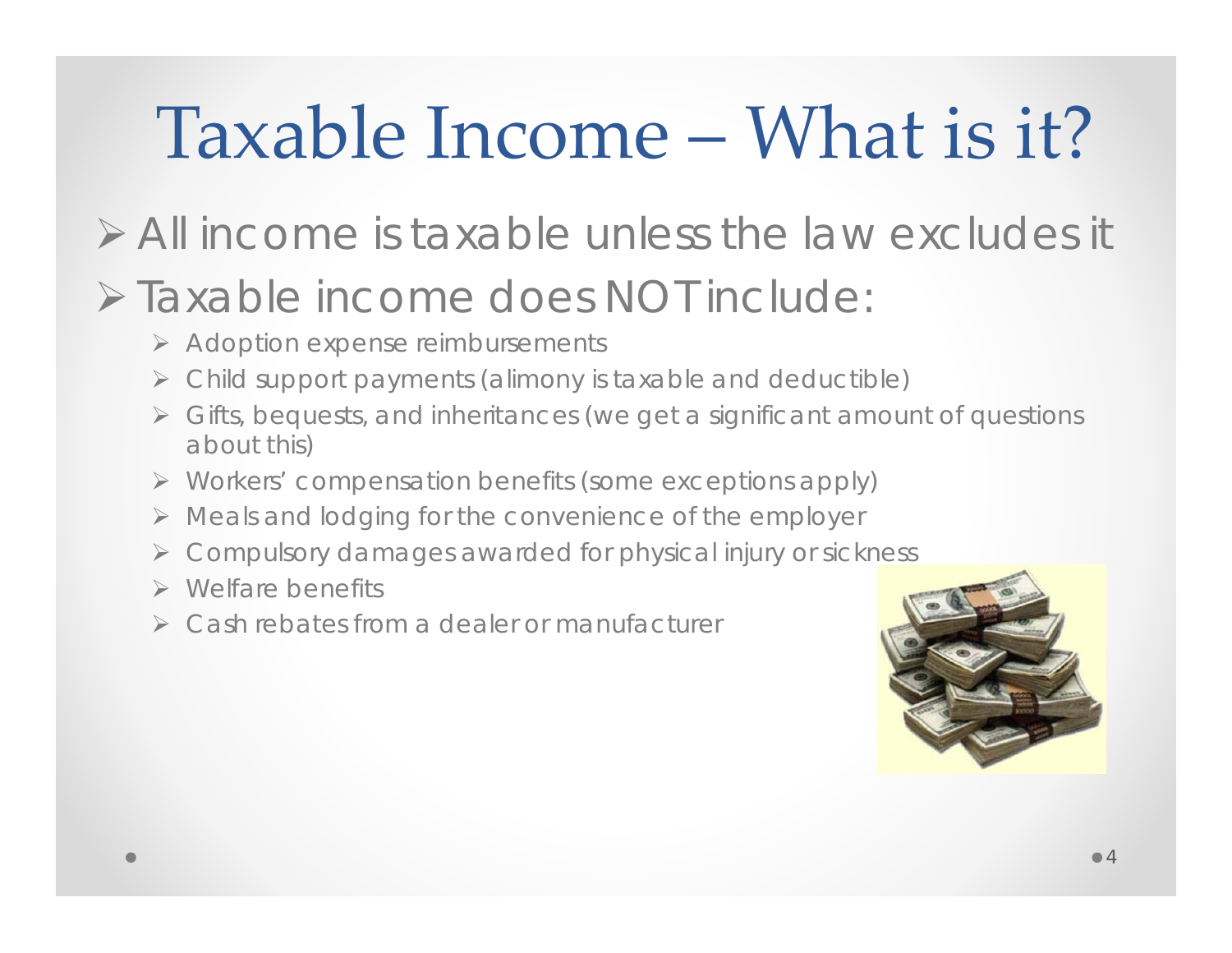### Tax Scams

- •Many different tax scams out there.
- $\bullet$  Many tax scams involve the phone calls, they threaten police arrest, deportation, license revocation and other threats to create a sense of urgency
- $\bullet$  Scammers can now "spoof" numbers to make it look like they are calling from a different or legitimate number.
- $\bullet$  Never give confidential information over the phone unless you initiate the phone call to a known business number. The internet is your friend. Call official business numbers. You can always ask for a request in writing.
- $\bullet$  The IRS process is lengthy and requires many notices. They never require immediate (same day)responses. All correspondence from the IRS/State should be in writing.
- $\bullet$  **THE IRS NEVER CONTACTS BY PHONE OR EMAIL.** They always initially contact you through a letter or notice.
	- o Four levels of IRS contact
	- o IRP PROGRAM (100% 1099 computer match)
	- o Correspondence
	- o Office audit
	- o Field examination

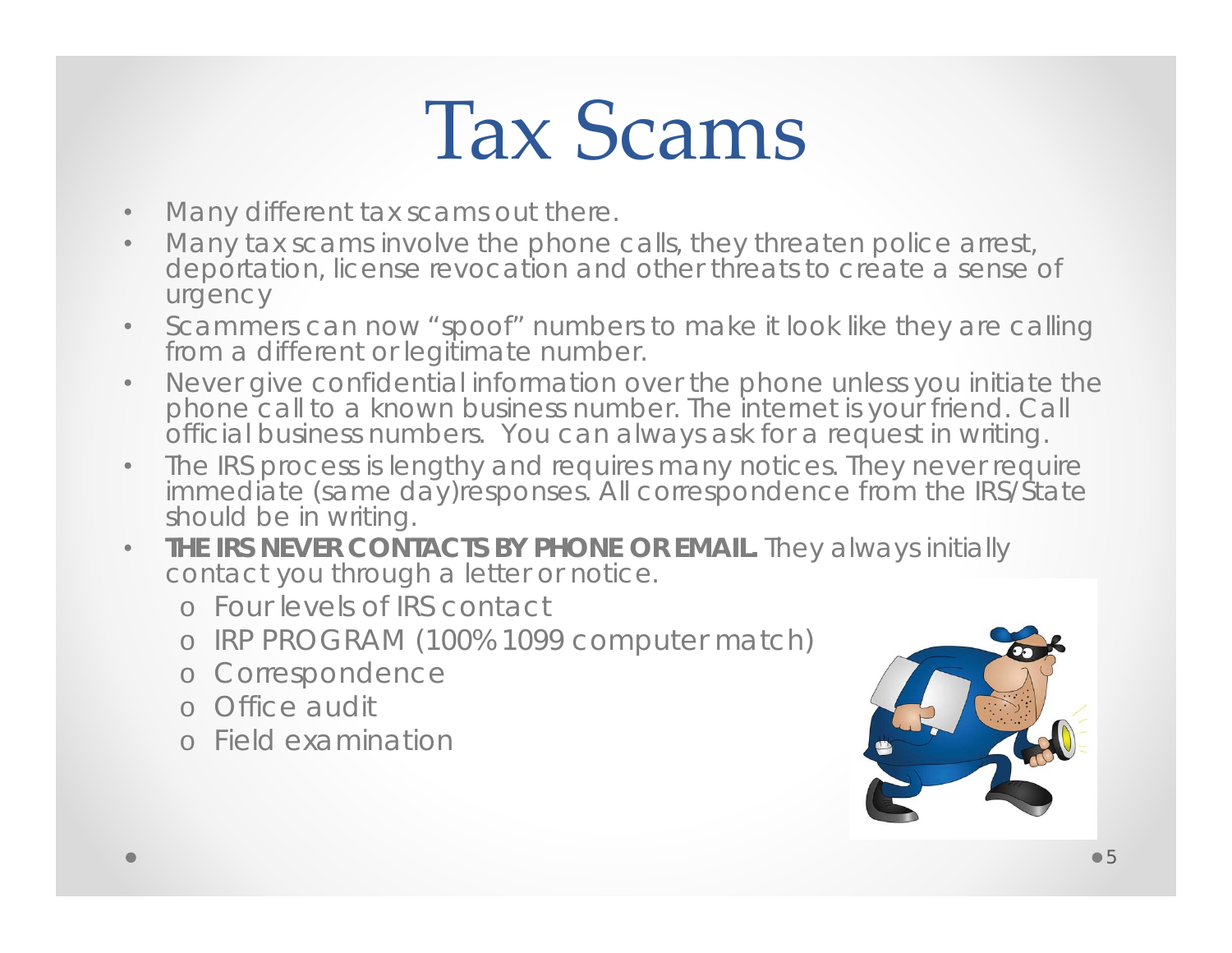### Important Tax Considerations

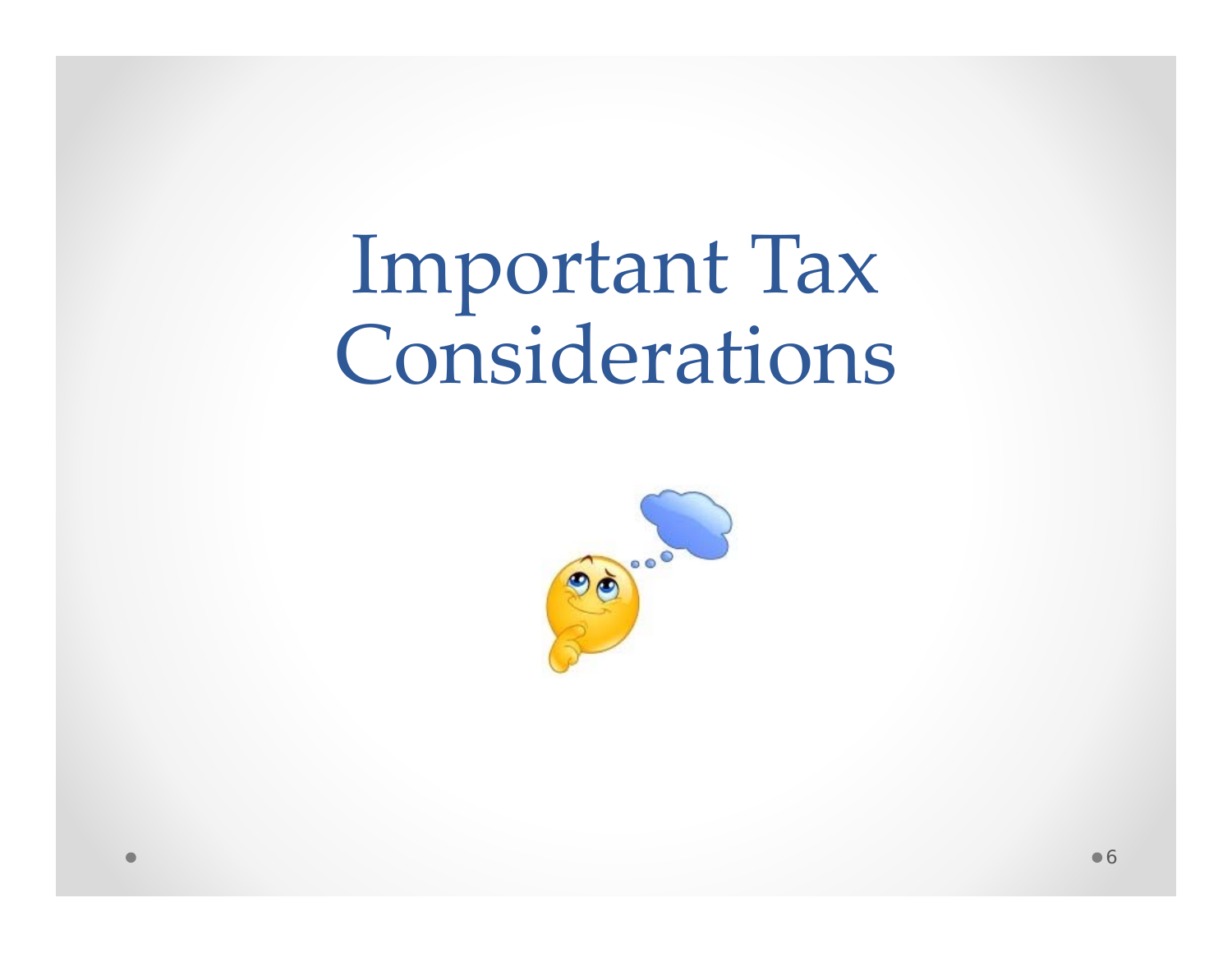## Additional Medicare Tax What you need to know!

Some Taxpayers will be liable for an Additional Medicare tax if earned income exceeds certain limits.

- $\cdot$  Tax rate is 0.9%
- Tax applies to earned income over the threshold amount includes Medicare wages, self-employment income, and RRTA compensation. You do **NOT** consider any loss for self employment purposes of this tax.
- Thresholds:

| <b>Filing Status</b>                    | <b>Threshold Amount</b> |
|-----------------------------------------|-------------------------|
| Married Filing Jointly                  | \$250,000               |
| Married Filing Separately               | \$125,000               |
| Single or Head of Household             | \$200,000               |
| Qualifying Widow(er) w/ dependent child | \$200,000               |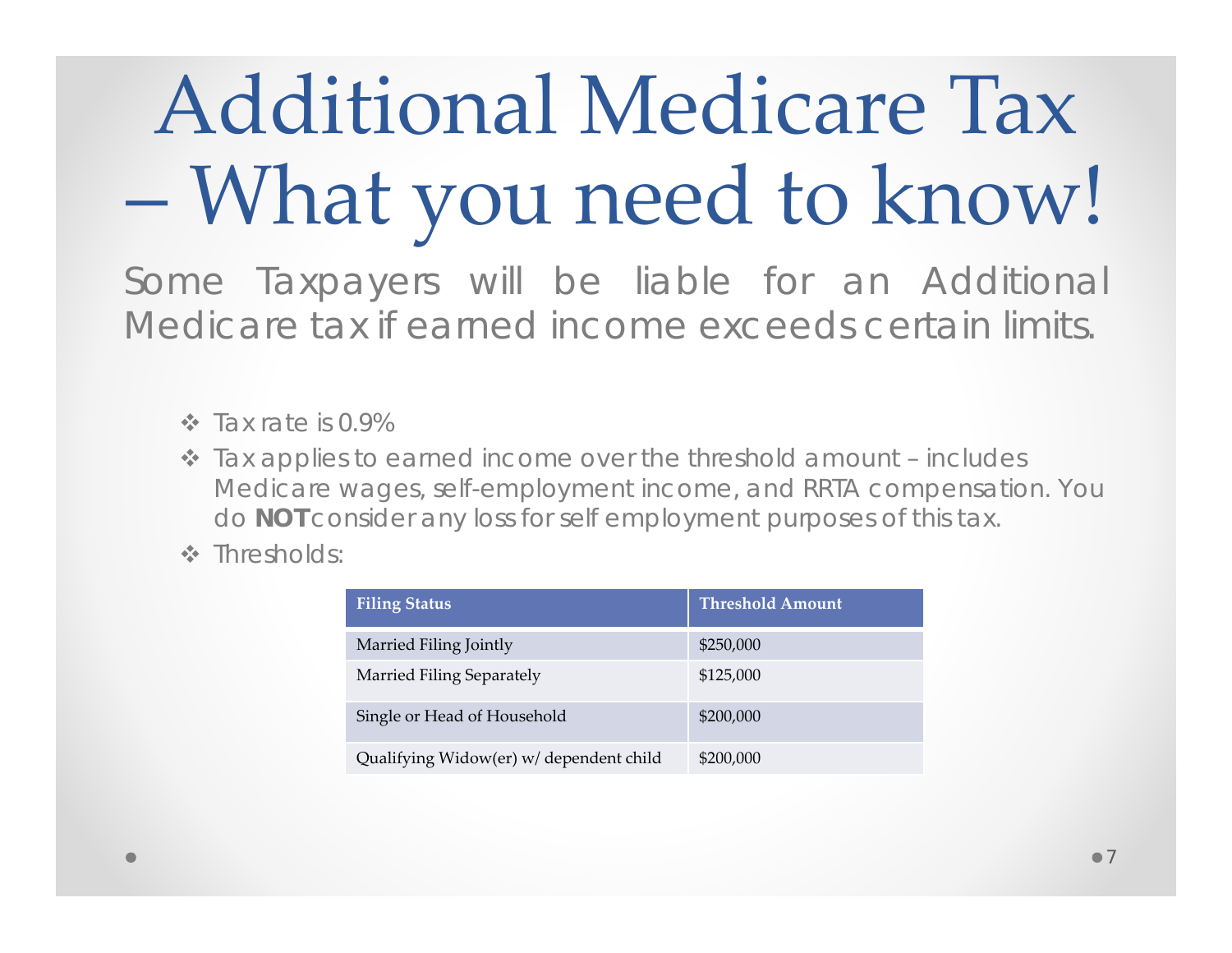#### Retirement Income

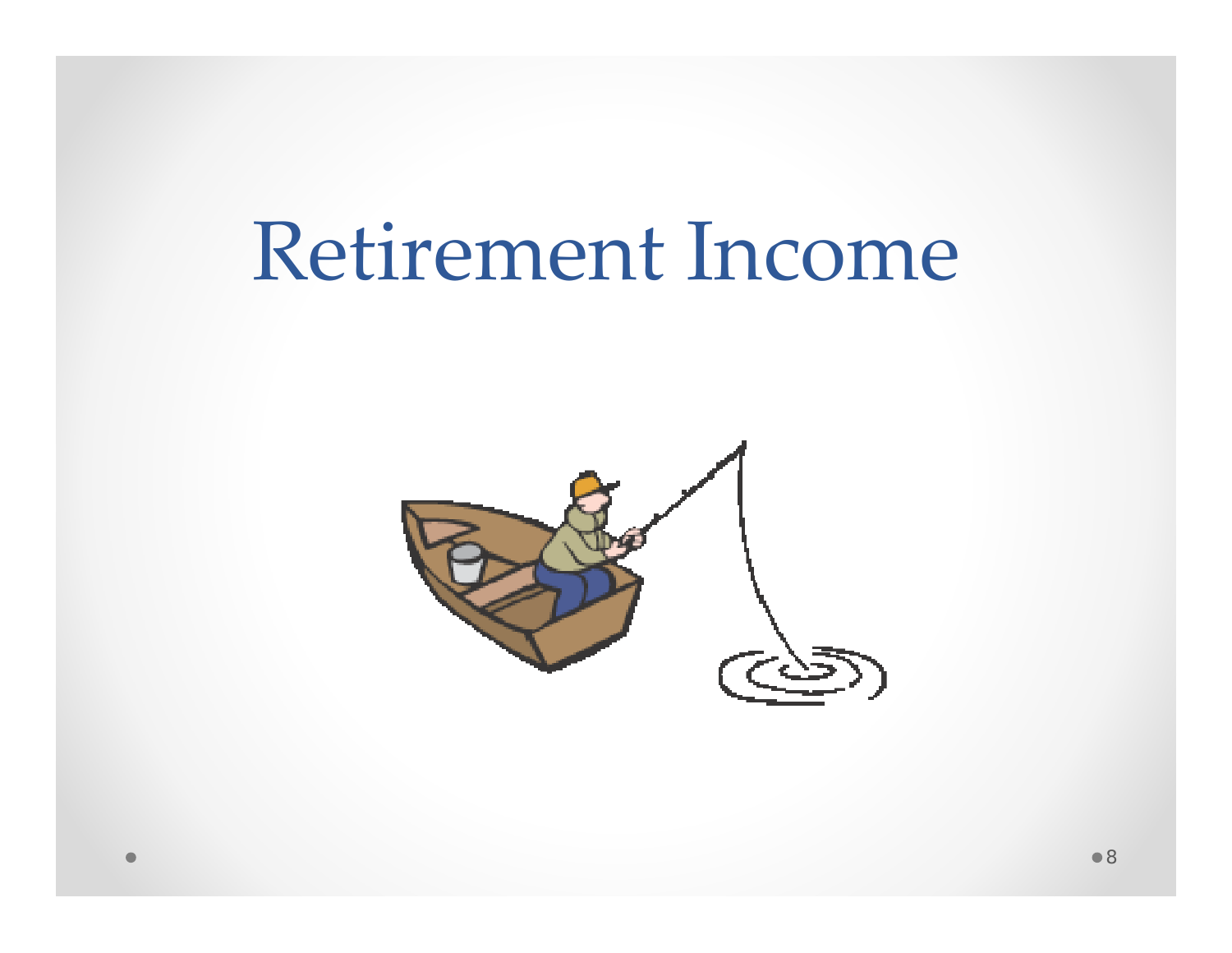## Social Security Benefits

• You may need to pay tax on your Social Security Benefits. To figure it out add one-half of your social security to all your other income (including taxexempt interest) then compare the total to the table below. If the income is higher than the base some of your benefits may be taxable.

| <b>Status</b>                                                                                                     | <b>Base</b> amount |
|-------------------------------------------------------------------------------------------------------------------|--------------------|
| Single, Head of Household, Qualifying<br>Widow(er), or Married filing separately<br>and lived apart the full year | \$25,000           |
| Married filing jointly                                                                                            | \$32,000           |
| Married filing separately and lived with<br>spouse at any time during the year                                    | \$0                |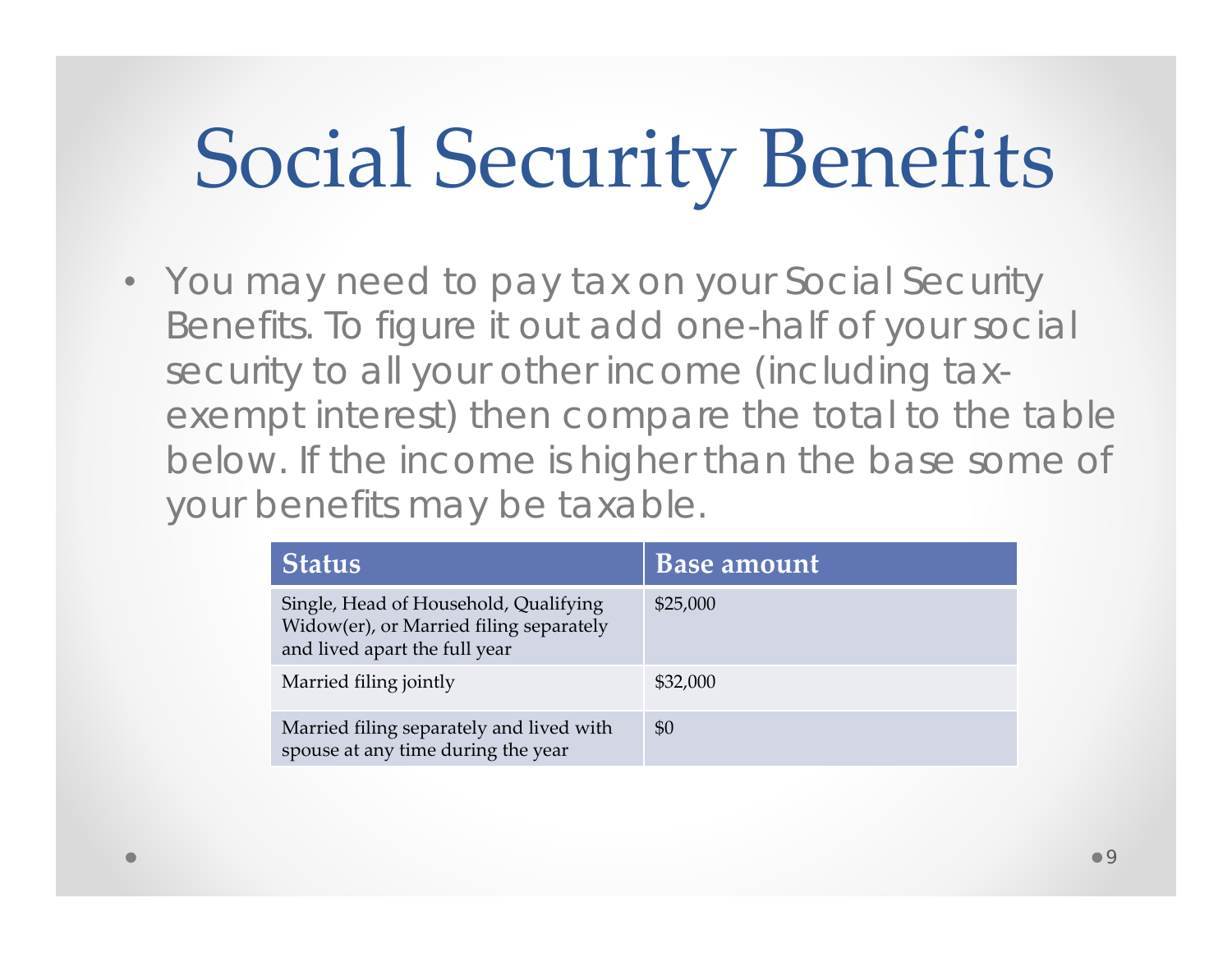### Social Security Benefits

At what age will you be able to take normal retirement benefits (Normal Retirement Age or NRA)?

| <b>Year of Birth</b> | NRA              |
|----------------------|------------------|
| 1937 and earlier     | 65               |
| 1938                 | $65 + 2$ months  |
| 1939                 | $65 + 4$ months  |
| 1940                 | $65 + 6$ months  |
| 1941                 | $65 + 8$ months  |
| 1942                 | $65 + 9$ months  |
| 1943-1954            | 66               |
| 1955                 | $66 + 2$ months  |
| 1956                 | $66 + 4$ months  |
| 1957                 | $66 + 6$ months  |
| 1958                 | $66 + 8$ months  |
| 1959                 | $66 + 10$ months |
| 1960 and later       | 67 years         |
|                      |                  |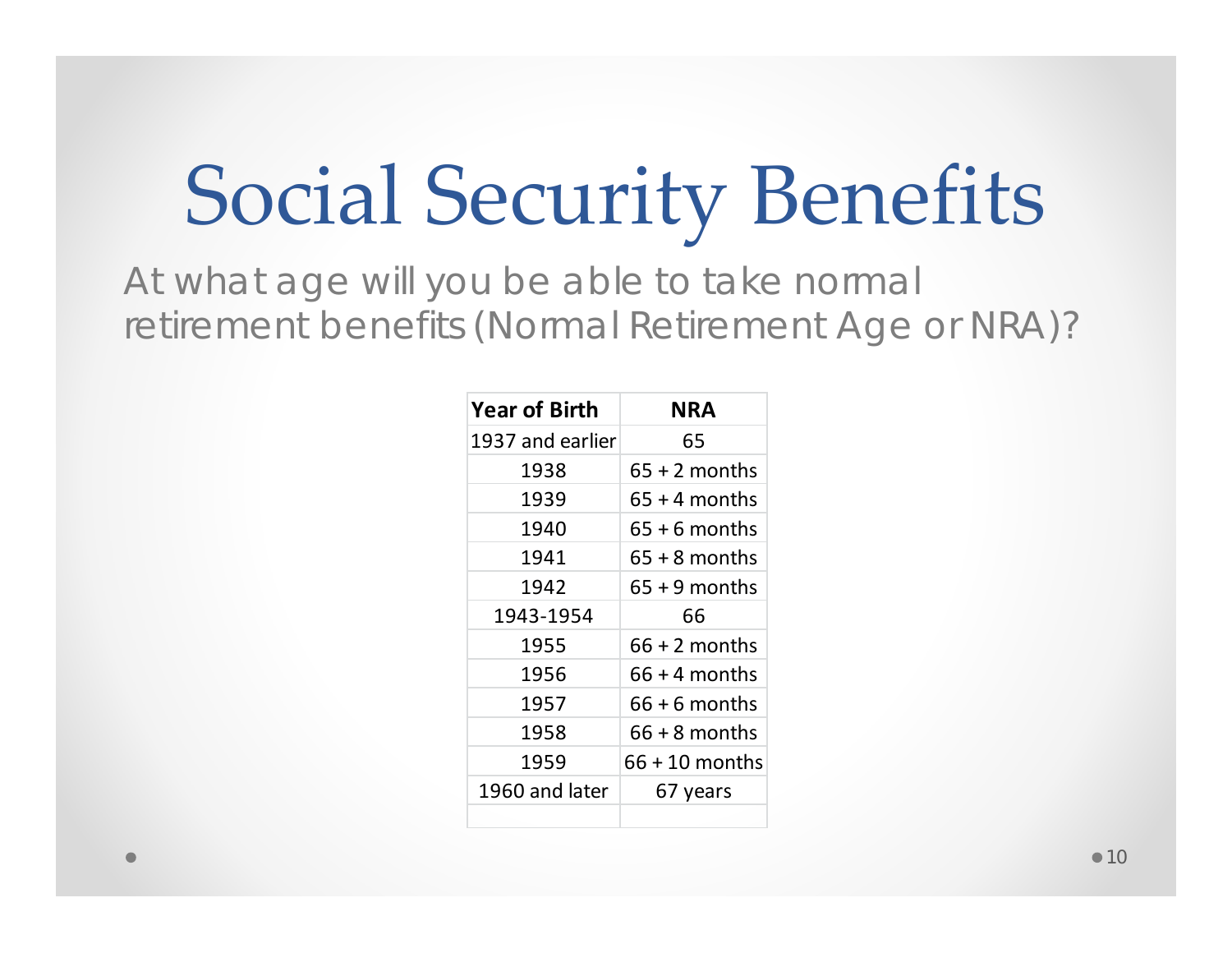### IRA RMDs

- > RMDs or Requirement Minimum Distributions are required from all IRAs (except Roth IRAs), 401k, 403b accounts
- Distributions are required to start April 1 of the year following the year you reach 70 ½
- > The RMD amount is based off of your age and account balance and changes each year (see example worksheet at end of presentation)
- If you fail to take an RMD (or not large enough) you may have to pay a 50% tax on the amount not taken
- Taking RMDs affects income and needs to be considered for tax planning purposes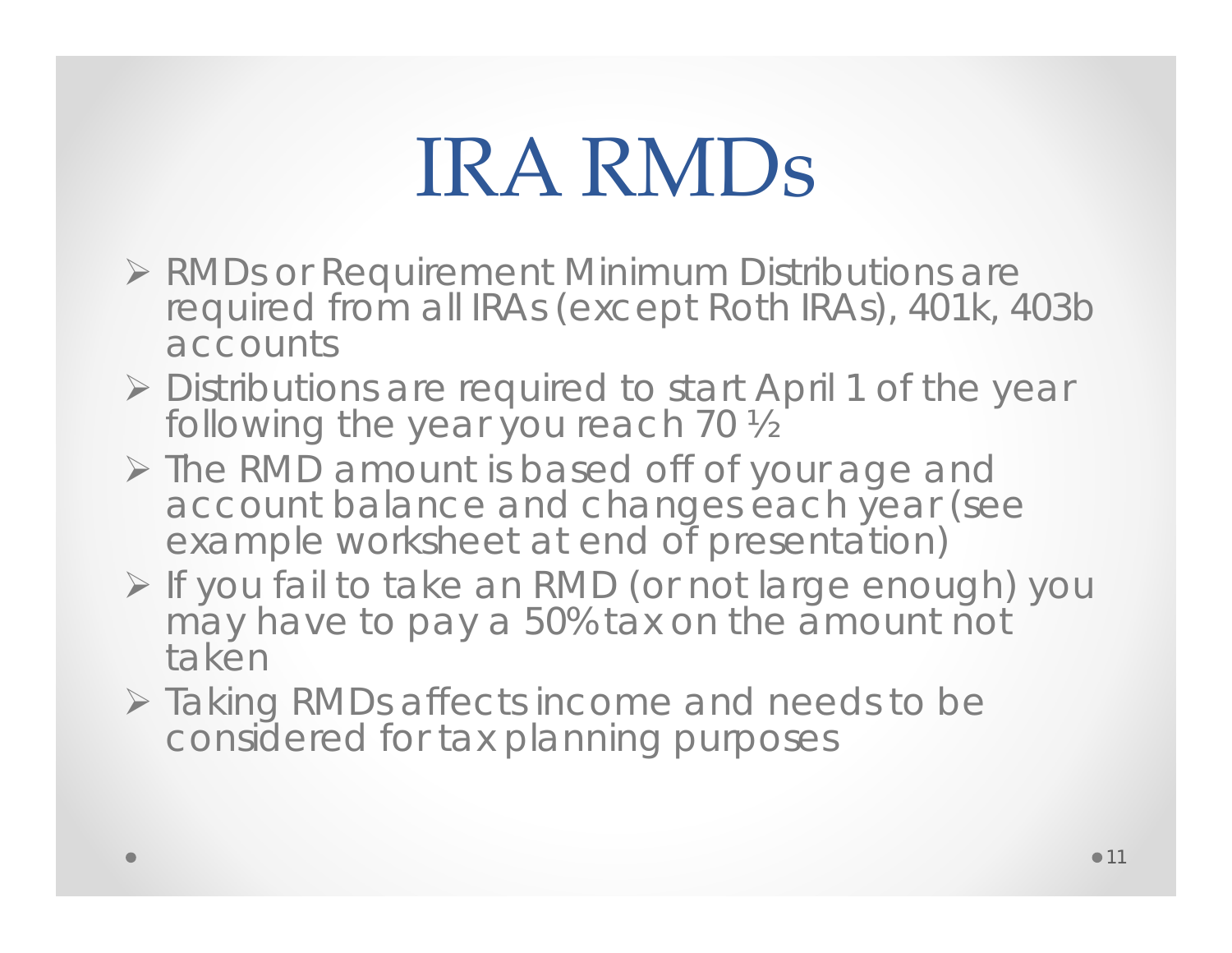#### Key points to know about Early Retirement

 A warning about taking an early withdrawal from an IRA or retirement plan. Doing so in many cases triggers an added tax **ON TOP** of the income tax you may have to pay. Here are some key points you should know about taking an early distribution.

Generally:

- If you select early retirement from a pension plan (not IRA/401k type plan) you typically get a lower benefit amount. Review your options and the impact on future benefits.
- Early withdrawal means taking the money out of your retirement plan before you reach 59 ½
- $\triangleright$  If you take an early withdrawal you will have to pay an added 10% tax on the amount withdrawn
- $\triangleright$  The 10% penalty does not apply to nontaxable withdrawals. These include withdrawals of your cost to participate in the plan. Your cost includes contributions that you paid tax on before you put them into the plan. (ROTH)
- A rollover is a type of nontaxable contribution. A rollover occurs when you take cash or other assets from one plan and contribute the amount to another plan. You normally have 60 days to complete a rollover. The IRS now has a one rollover per year rule. Talk to you accountant before you rollover!
- There are many exceptions to the 10% additional tax. Rules vary. Talk to your accountant BEFORE you withdraw. They may be able to save you taxes.
- One of the more important exceptions is withdrawal from a qualified plan after
- separation of service at age 55.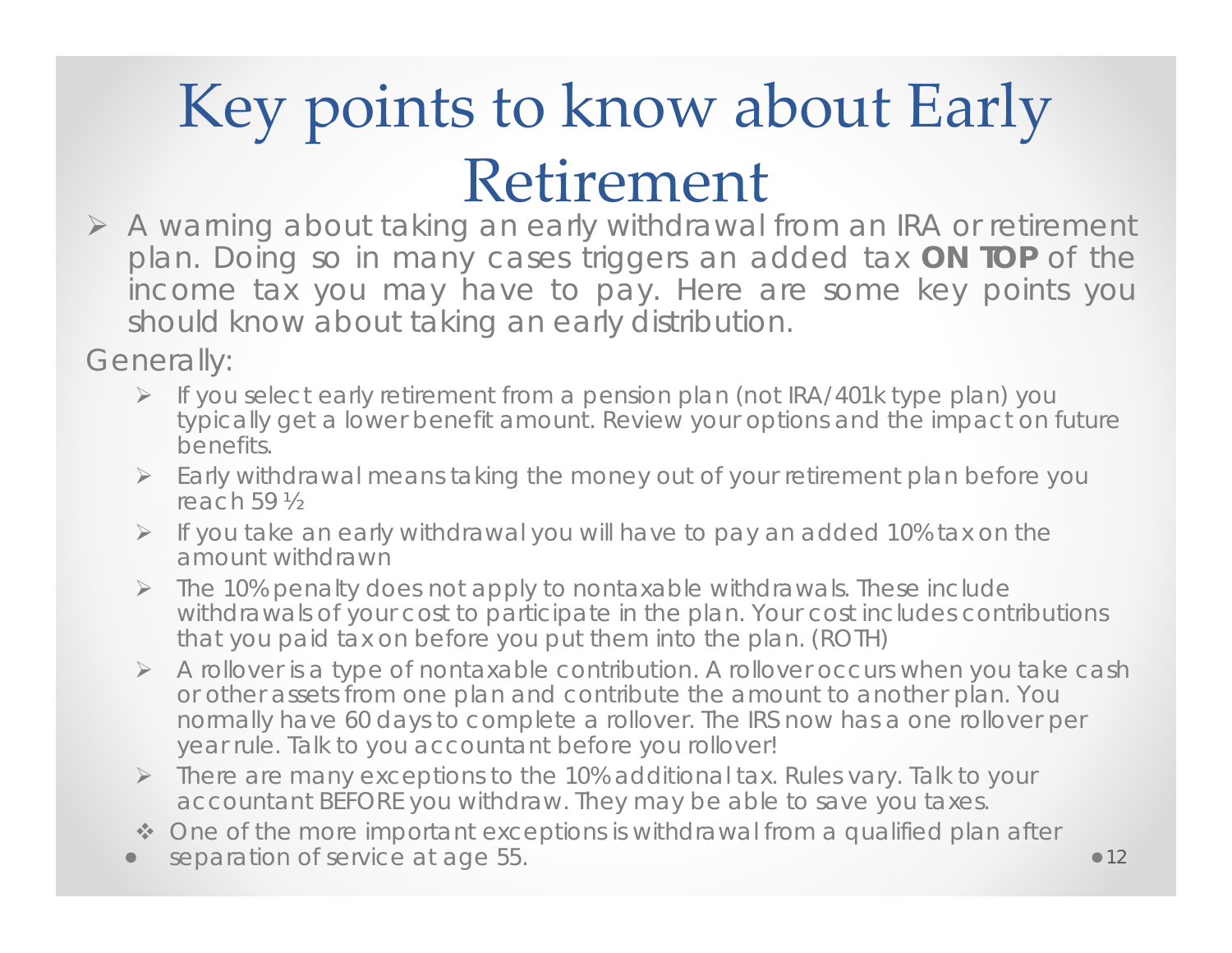### **MA Taxation**

- $\bullet$ Ordinary income 5.1%
- $\bullet$ Capital gains (short and long) 5.1%
- $\bullet$ Dividends and non-MA interest 12%
- •Social Security benefits are NOT taxable
- •MA State and municipal pensions are NOT taxable
- •Federal pensions are also NOT taxable
- Some other states' pensions have reduced taxes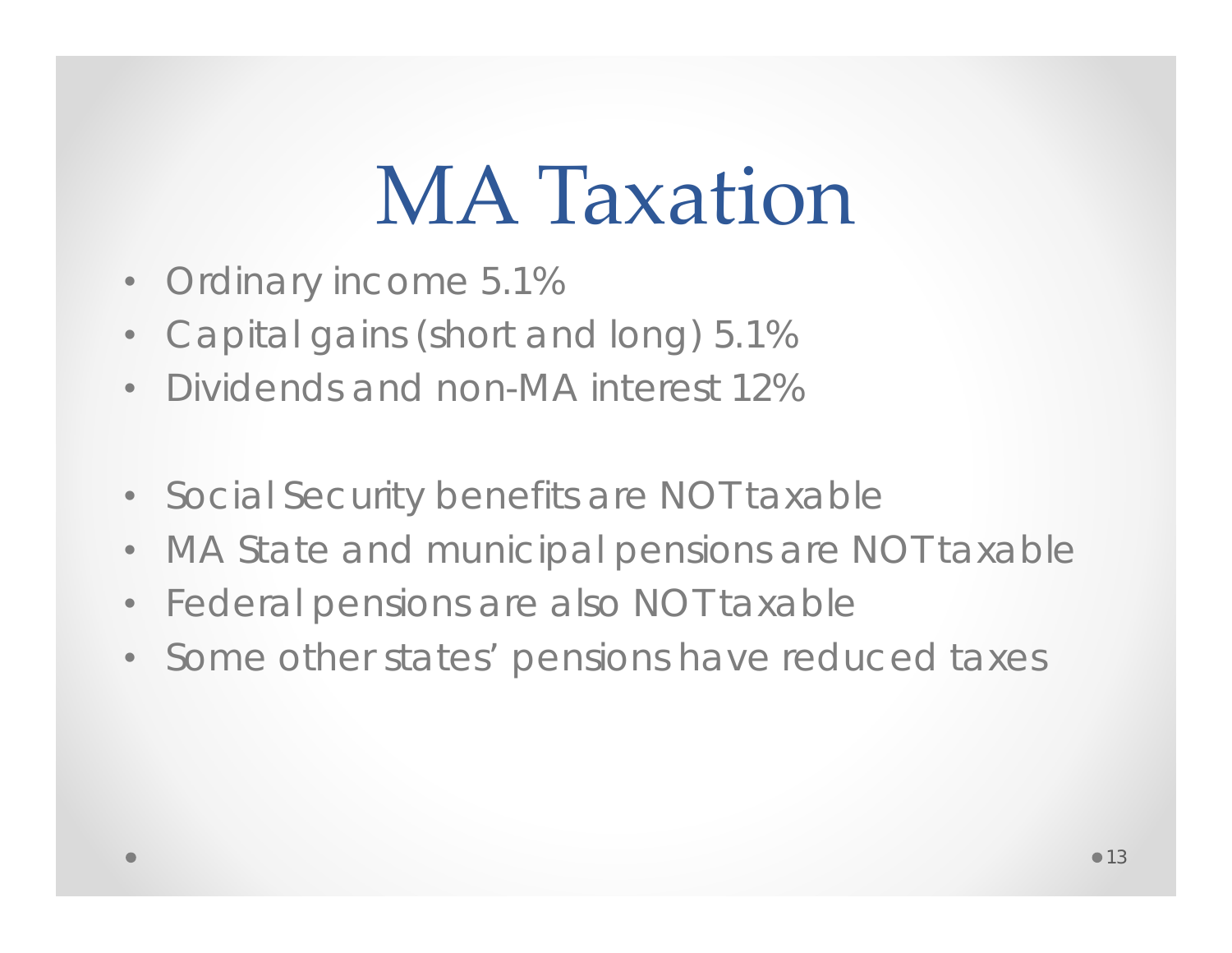## IRA's

#### Fully taxable (or are they??)

• Remember to track the basis (the amount of your contributions) in your deductible IRA's. MA does not allow you to take the deduction on your state tax return when you contribute to these plans. However that means when you take a distribution you do not have to pay taxes on the portion that was originally contributed.



•Many people forget this!!!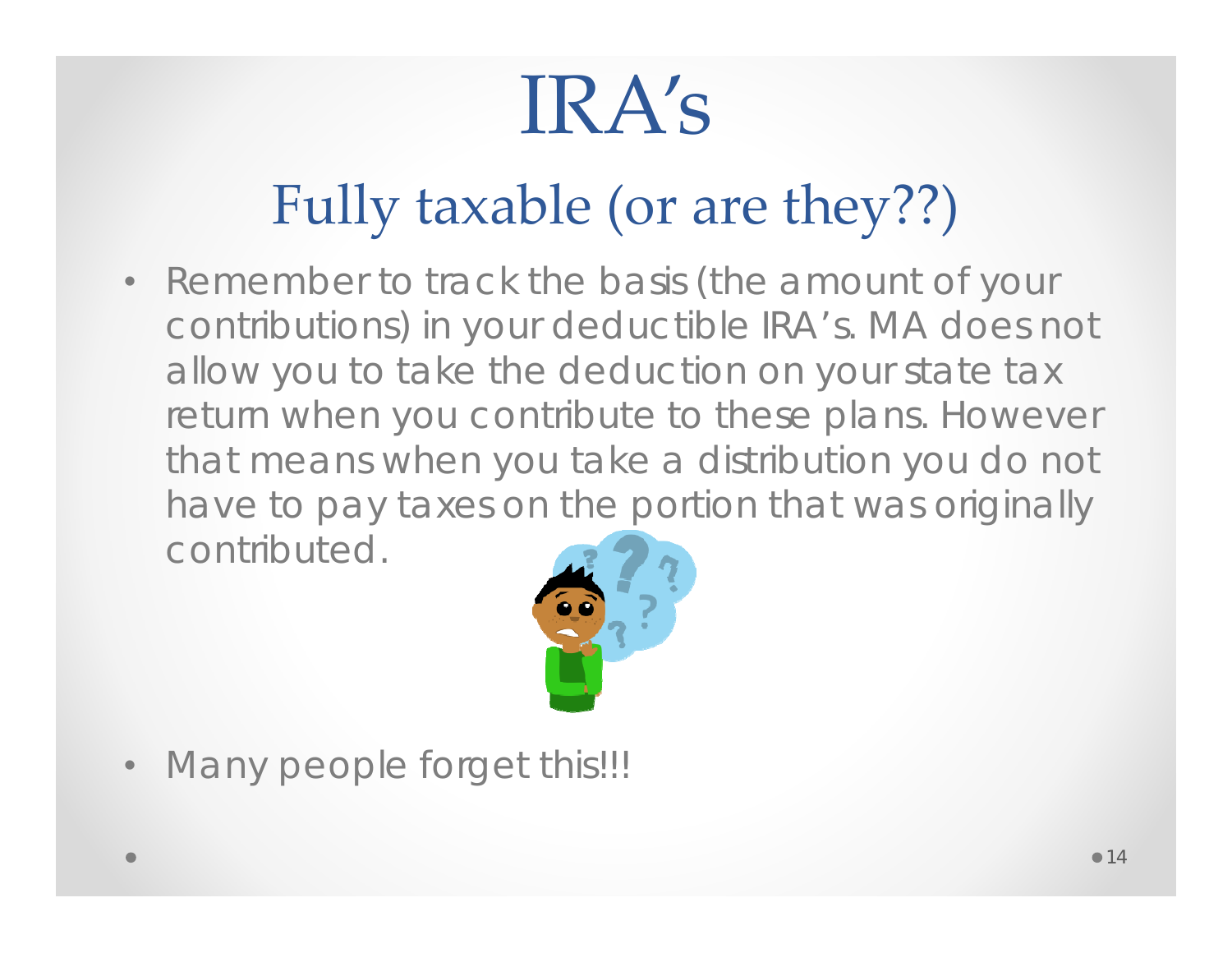# Circuit Breaker Tax Credit (MA)

- Massachusetts tax credit for taxpayers over 65.
- •The credit can up for as much as \$1,070
- Taxpayer must rent or own (and occupy) residential property in Massachusetts
- The property must be their principal residence.
- The credit is equal to the amount of property tax payments during the year (or 25% of rent), plus water and sewer chargers that exceed 10% of their total income.
- There are income and valuation thresholds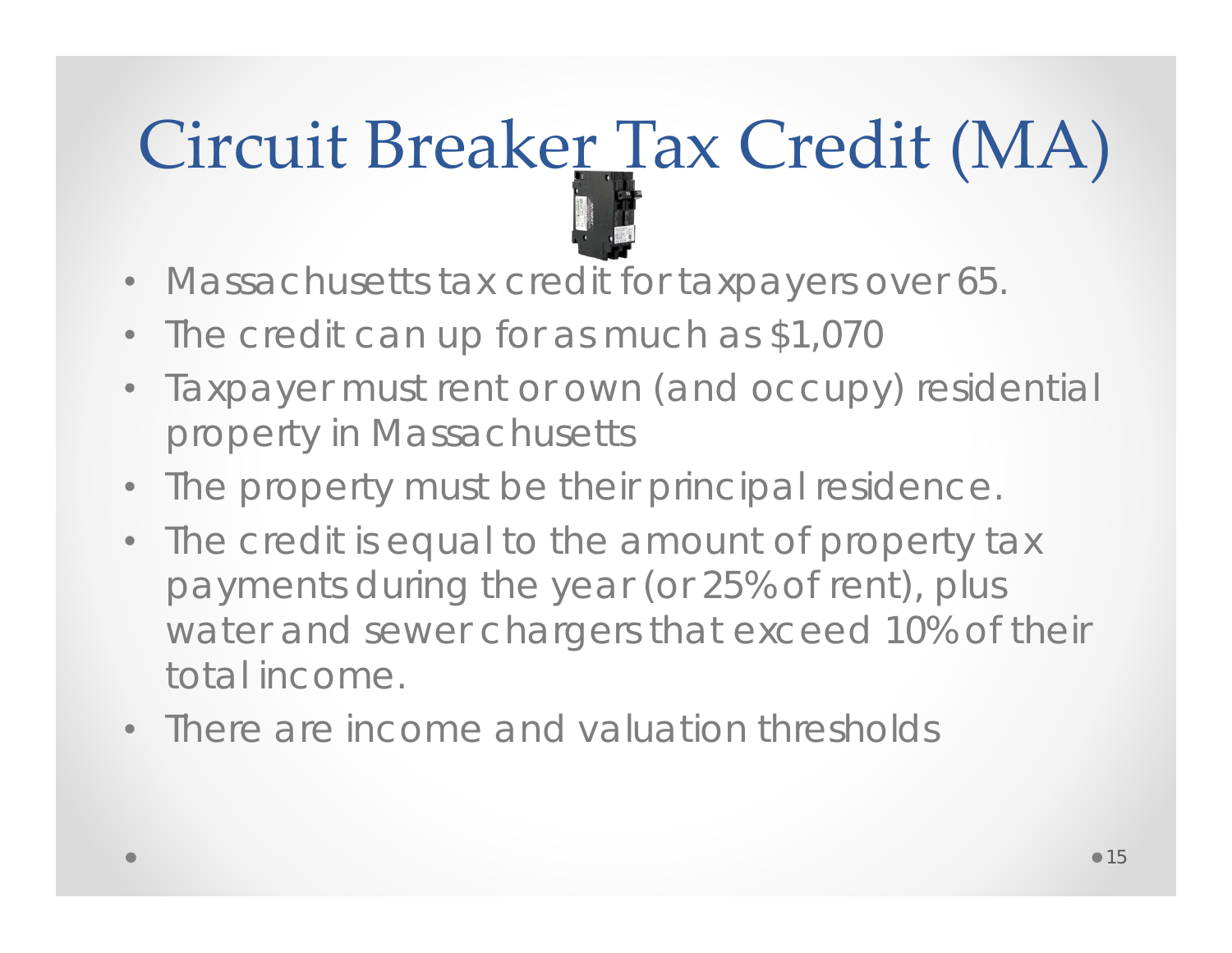# Create a Budget

drastically and they are considerably more fixed, leisure time increases, some expenses decrease while others increase. Retiring individuals can easily be caught off guard and be caught in cash flow issues as well as tax issues at the end of the year. A simple budget is an incredible tool for planning.

- Budget all expected incoming retirement income (monthly pension, IRA, annuity, Social Security)
- Budget all fixed expenses (mortgages, loans, fixed payments)
- Budget average monthly living expenses (food, utilities, transportation, entertainment) and multiply to cover the entire year
- Figure out any special trips or purchases you are likely to make
- Budget special events that have large costs (Holidays, children weddings, etc)
- ❖ Budget a buffer for unexpected events

Never forget taxes, you will need to pay taxes on your income so make sure your withholdings and/or estimates are enough. Your tax preparer or accountant can easily help you.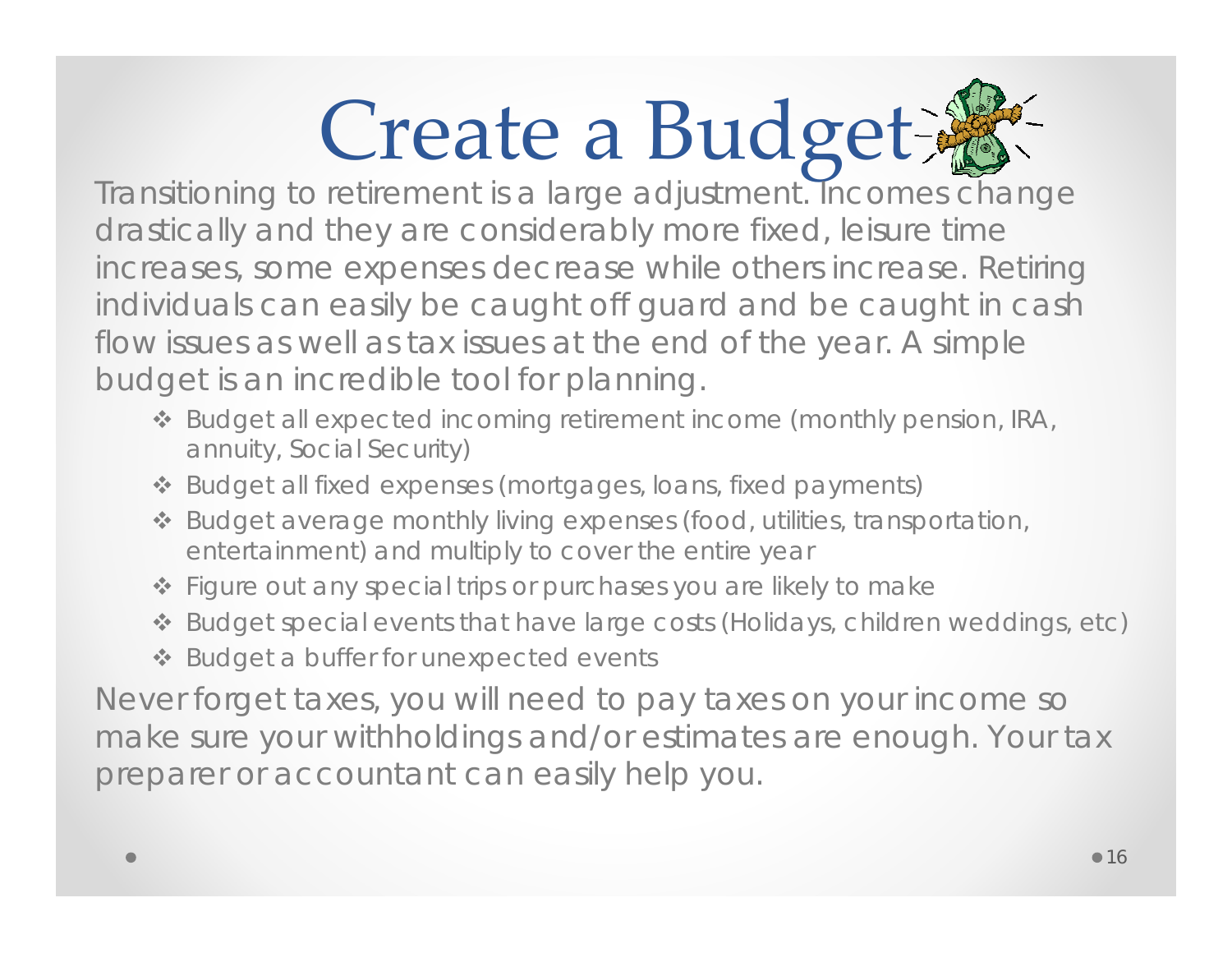# BASIC Planning Tools

- $\triangleright$  Insure that your will is updated
- Consider Revocable Trusts (avoids probate)
- Durable power of attorney (powerful document, lets others execute financial decisions if you become incapacitated)
- Healthcare proxy (lets others act on decisions about medical care/ lets wishes known about life preservation i.e. DNR)
- > HIPPA Release
- Domicile planning (see my checklist of items at end of presentation)
- Change of address form (Form 8822 at end of presentation) Your mail should follow you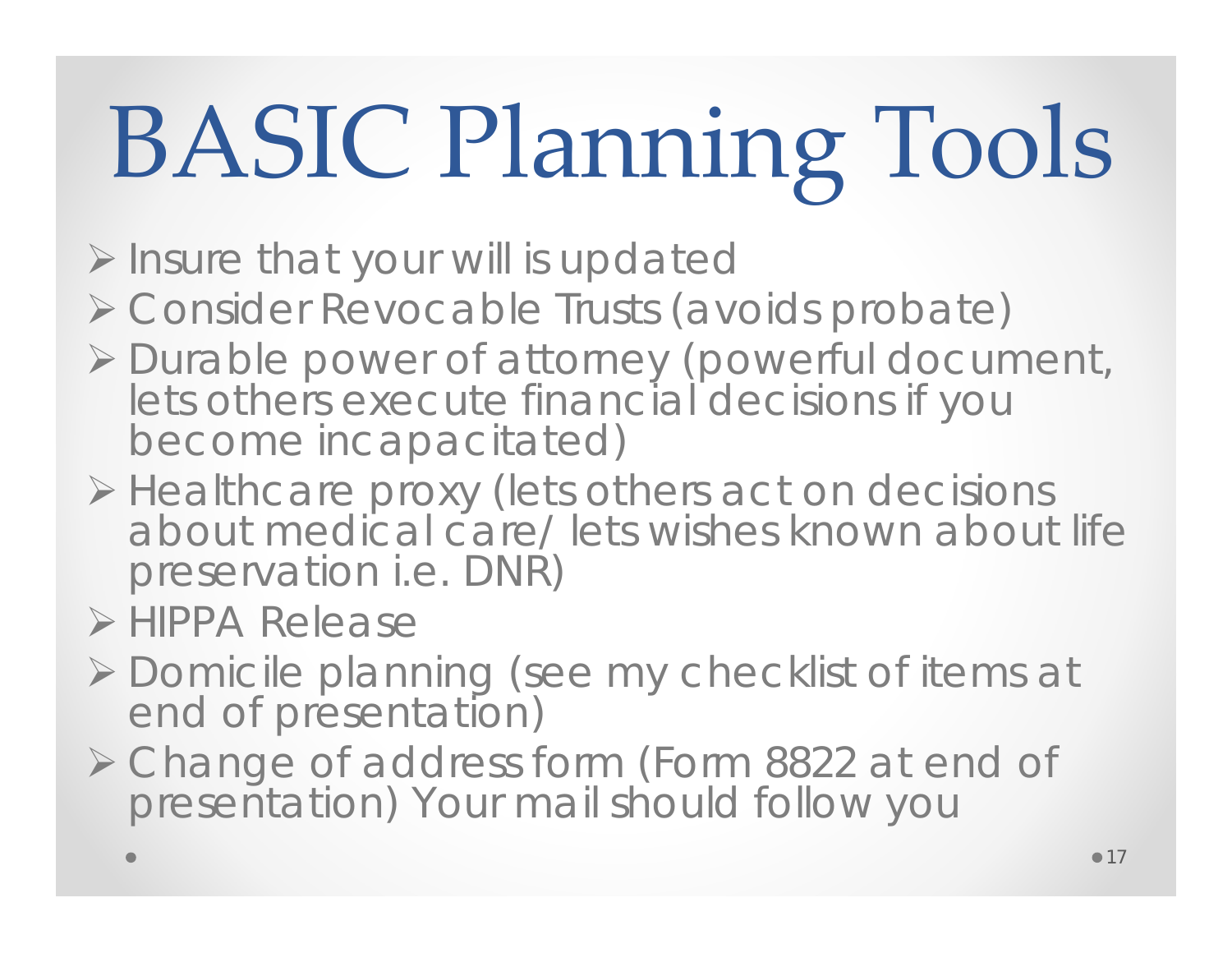#### Basic steps to help your estate plan

- • Make a complete and accurate inventory of all assets and their values
- $\bullet$ Determine the form of ownership of each asset; understand its effect on the transfer of property at death
- $\bullet$  Verify beneficiary designations on life insurance policies and retirement accounts
- $\bullet$  Estimate the size of the estate to determine whether estate planning is needed (your accountant can help)
- $\bullet$ Decide whether certain family members or assets need<br>special protection (minor children, those with special needs,<br>family business)
- $\bullet$  Select beneficiaries and determine what provisions should be made for each
- $\bullet$  Determine how financial and health care decisions will be made in the case of illness or disability
- •Determine how health care will be funded
- $\bullet$  Estimate the cost of alternative estate planning methods that will meet the goals
- $\bullet$ Select and implement the estate plan
- $\bullet$  Laws and family circumstances change. Review the plan regularly.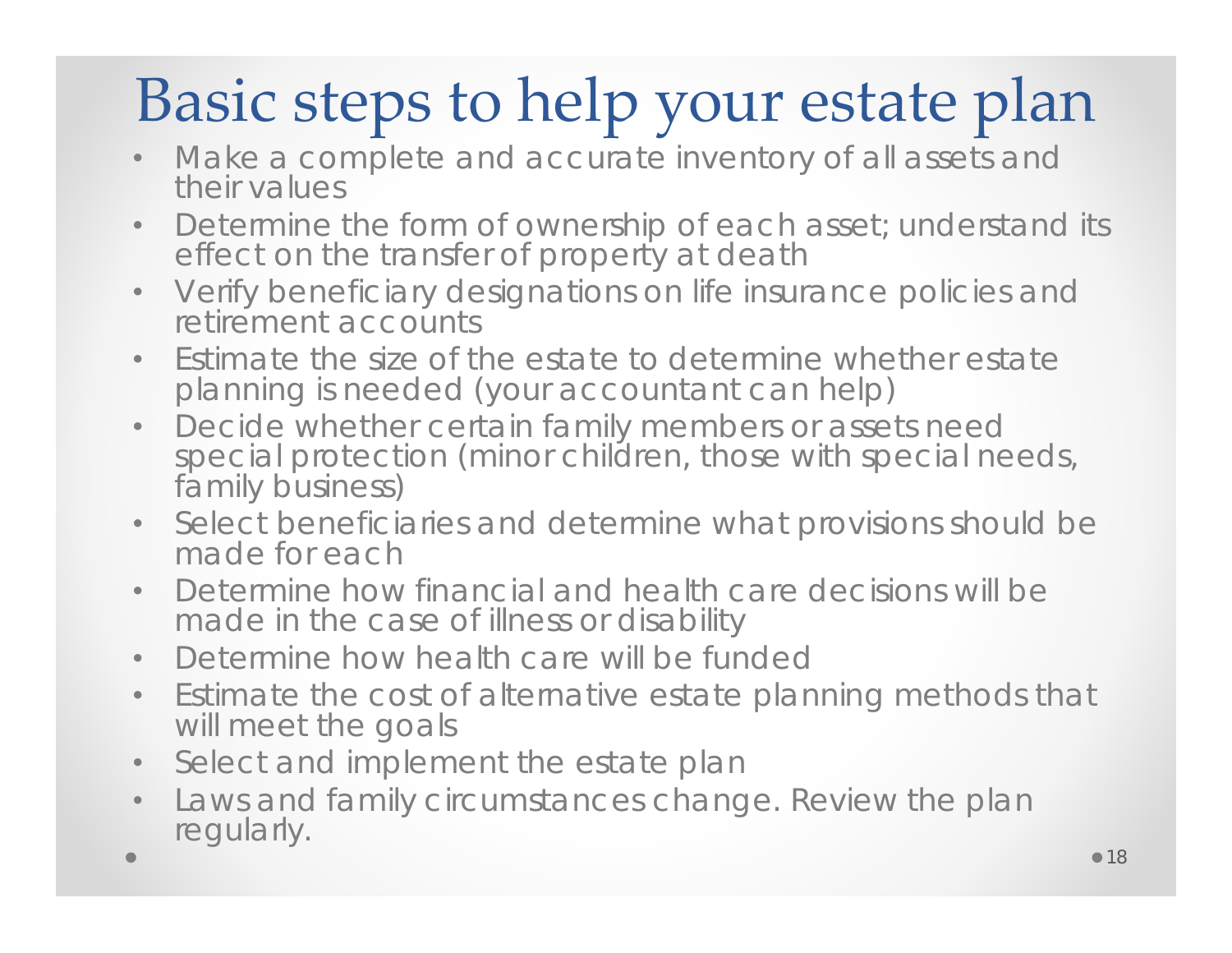## Basis of Inherited Property

- $\bullet$  Generally the basis of property acquired from a descendent is the value placed on the property for federal tax purposes. (FMV at date of death is most common)
- • The beneficiary receives this "Stepped up (or down) basis". This can be a great deal for the beneficiary receiving appreciated assets.
- Stepped up/down basis does not apply to:
	- o Income in respect of a decedent, income that the decedent was entitled to receive but did not actually receive prior to death
	- o Annuities, including lump sum payments under contract(to the extent that they exceed the investment in the contract)
	- o Life insurance proceeds paid by reason of death
	- o Appreciated property given to the decedent within one year of death that passes from the decedent back to the original donor or donor's spouse